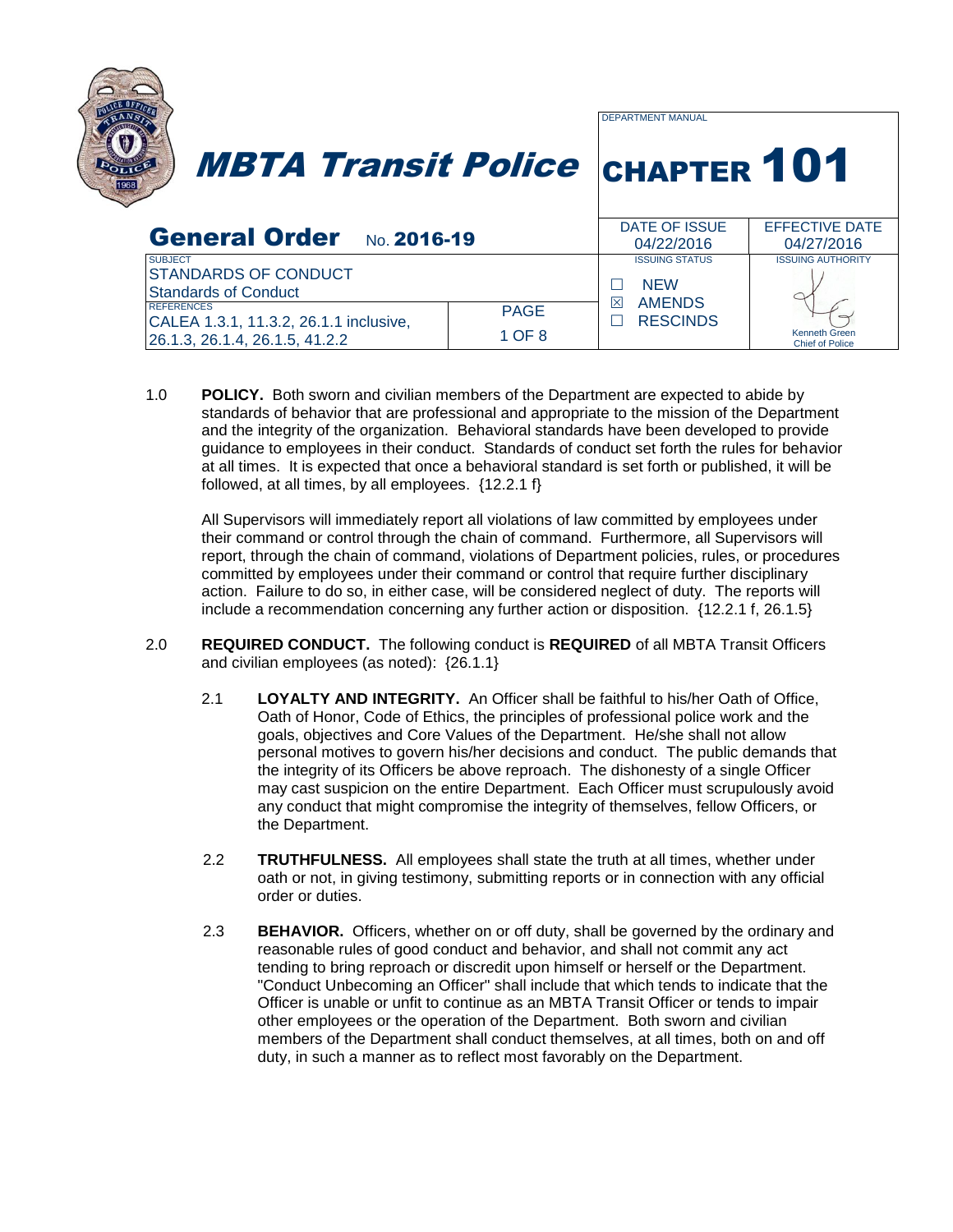2.4 **CONDUCT AND DEPORTMENT.** Both sworn and civilian members of the Department shall be civil, orderly and moral in their conduct, character and habits both official and private.

In the performance of his/her duties, MBTA Transit Officers shall:

- respond directly to his/her post or assignment and patrol diligently until or unless properly relieved;
- control his/her temper at all times;
- exercise patience and discretion;
- not shrink from danger or responsibility in time of peril;
- act with energy, sound judgment, and in the proper exercise of his/her authority;
- maintain in confidence all official information coming to his/her attention; and
- obey all orders and instructions of his/her Superiors.
- 2.5 **ATTENTION TO DUTY.** All sworn and civilian members, while on duty, shall devote their full time and attention to the service of the Department and to the citizens of the community. While on duty, they shall remain awake and alert at all times.
- 2.6 **COURTESY.** As a professional organization, it is the policy of this Department to treat all persons with civility and respect at all times. Both sworn and civilian members shall be tactful in the performance of their duties and are expected to exercise the utmost patience and discretion even under the most trying circumstances. {26.1.1}
- 2.7 **ADDRESSING SUPERIOR OFFICERS.** In addressing or referring to a Superior Officer, his/her title shall be used. The rank and/or title of a Superior Officer will be used when he/she is being addressed or referred. The appropriate salutation when addressing or referring to a Deputy Chief will be "Deputy".
- 2.8 **IDENTIFICATION.** All employees will be issued an official Department identification with the employee's photograph. All Officers shall wear an MBTA Transit Police badge and name tag (when possible) on their outermost uniform garment and carry their police photo-identification card while on duty. Upon request, an MBTA Transit Officer will give his/her badge number and last name. In addition, in accordance with [Massachusetts General Law \(MGL\) Chapter 41](http://www.mass.gov/legis/laws/mgl/41-98d.htm) § 98D, Officers shall exhibit their photo-identification upon lawful request for purposes of identification. Plain-clothes Officers will identify themselves to the public while on duty by producing their badge and photo-identification card, except when the withholding of such information is necessary for the performance of police duties (e.g. undercover operations, etc.) or in emergency situations. A request for an Officer's name and badge number will not be used as a factor in determining the appropriate police response to the situation. Other employees, in performance of their official duties, will produce their employee photo-identification card upon lawful request. {22.2.7 a, b}
- 2.9 **CIVIL DISPUTES.** All Officers shall take a neutral position in any dispute of a civil nature, acting only to prevent or control any breach of the peace that may arise.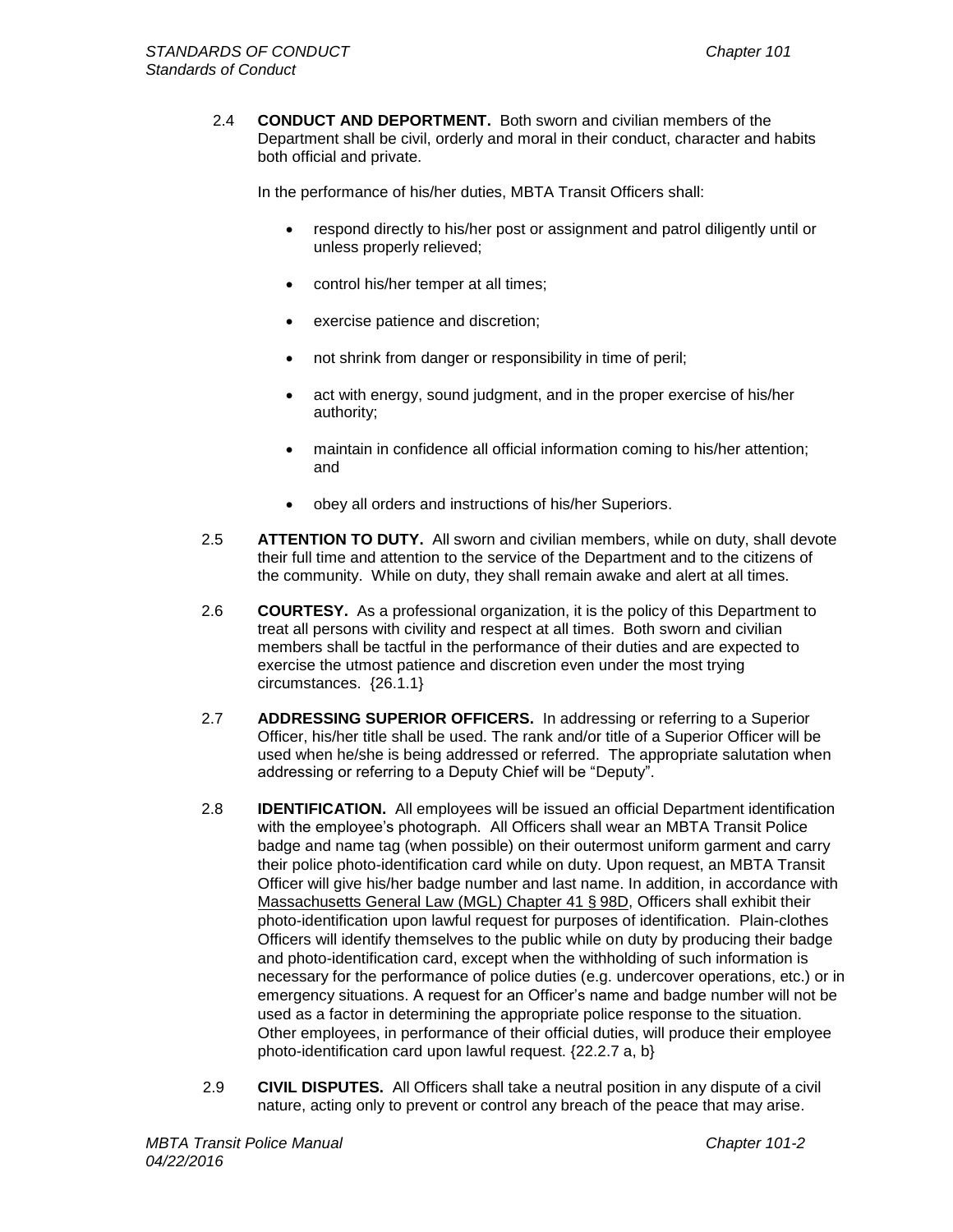- 2.10 **COOPERATION WITH OTHER OFFICERS.** Individual Officers shall cooperate with and assist each other at every opportunity and shall refrain from criticism of his/her fellow Officers or Superiors. In time of emergency, Officers are expected to be calm and resolute, and to cooperate with other Officers so that mutual protection may be afforded.
- 2.11 **INTERFERENCE WITH WORK.** Officers shall not interfere with cases assigned to other Officers except with the consent of the assigned Officer. Officers shall not unnecessarily interfere with the work or operation of any unit of the judicial system.
- 2.12 **SALUTING THE FLAG.** All Officers, when in uniform in any public place, shall stand at 'attention' and salute in a military manner at the moment of the passage of the flag of the United States of America, carried in a parade or procession, unless duties at the time make such action inadvisable.
- 2.13 **CRIMINAL COMPLAINT AGAINST AN EMPLOYEE.** Any employee, who learns that an application for a criminal complaint, criminal investigation, a complaint or indictment has been issued against him/her, shall immediately notify their Division Commander or Civilian Manager, in writing.
- 2.14 **SUMMONS, SUBPOENA, OR OTHER NOTIFICATION.** Whenever any sworn or civilian member of this Department receives official notification that he/she is, or will be, legally mandated to appear before any Federal, State, County or Municipal Court, Grand Jury or investigative board or body in any criminal case or administrative hearing (except while acting in a prosecutorial capacity as a member of the Department), he/she shall, prior to testifying, notify the appropriate Division Commander or Civilian Manager, in writing, of the testimony he/she intends to give and, if legally allowable, the nature of the proceedings.

A copy of the summons, subpoena or other legal writ requiring the member's appearance or the submission of his/her records shall be submitted along with the written report.

Upon completion of such testimony, if legally allowable, the member shall submit a summary report of the proceedings and such testimony, as he/she was required to give.

2.15 **LICENSE REQUIREMENT.** All Officers are required to possess and maintain an active driver's license valid in the Commonwealth of Massachusetts. The license must be in the employee's possession when operating a Department vehicle.

If, for any reason, an employee loses his/her right to operate a motor vehicle, they shall immediately notify the appropriate Division Commander or Civilian Manager in writing.

- 2.16 **CONTACT INFORMATION.** All sworn and civilian members shall provide their upto-date home address and his/her home telephone or cellular phone number for Department records.
	- 2.16.1 **CHANGE OF ADDRESS.** Any employee who changes their address or telephone number shall notify the Workforce Planning Coordinator in writing within thirty days.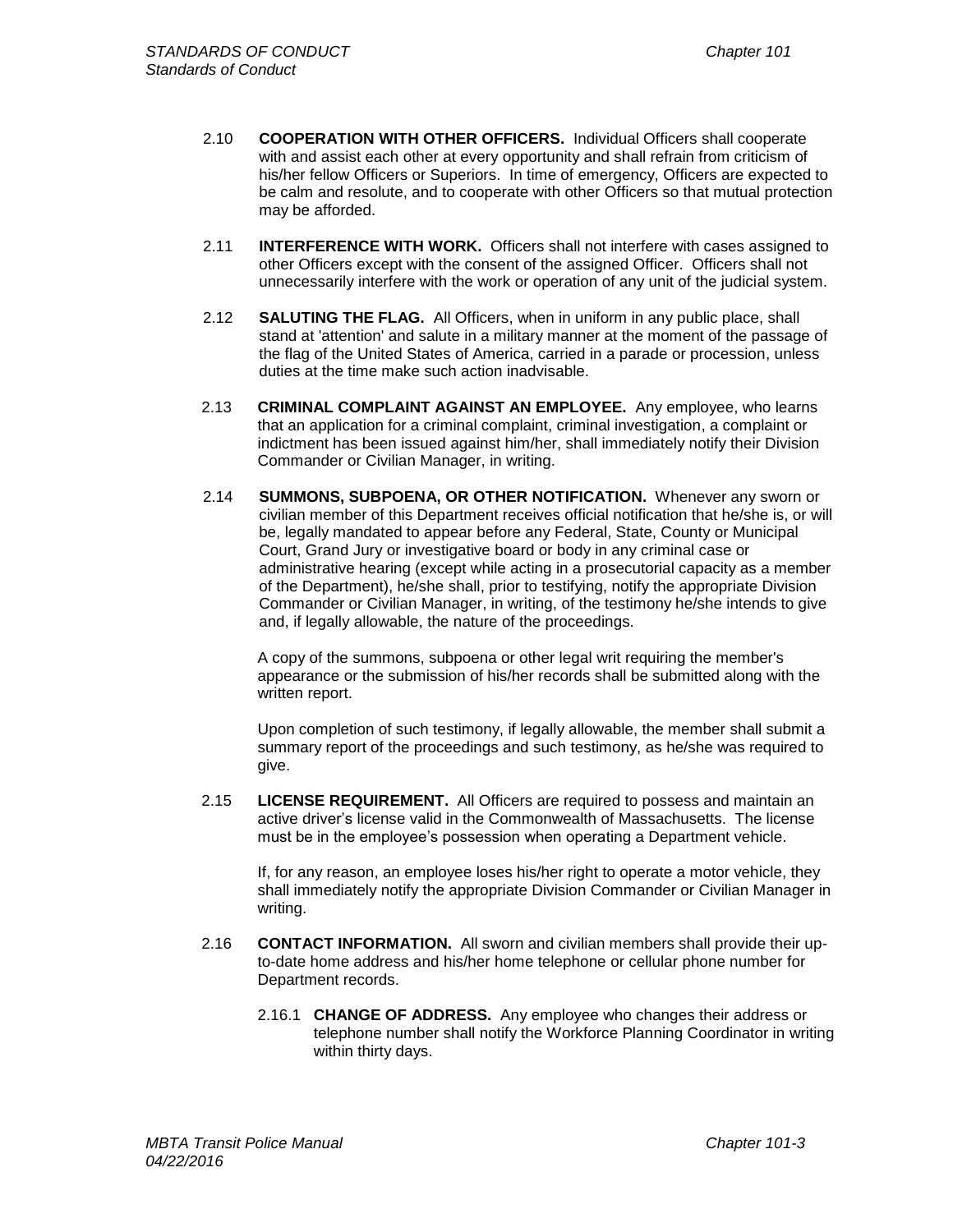- 3.0 **PROHIBITED CONDUCT.** The following conduct is **PROHIBITED** for MBTA Transit Officers and civilians and may result in severe discipline up to and including discharge (as noted): {26.1.1}
	- 3.1 **CRIMINAL LAWS.** Whether on or off duty, employees shall not knowingly commit any criminal offense under any laws of the United States, the Commonwealth of Massachusetts, or any other jurisdiction in which the employee is present. {26.1.1}
	- 3.2 **USE OF DRUGS OR ALCOHOL**. Incorporated herein by reference, is the MBTA Drug and Alcohol Policy and Testing Program, dated August 1, 2001. To access the policy, follow this link. [MBTA Drug and Alcohol Policy.](file://tpdfilesrv01/vol1/COMMON/Department%20Manual/MBTA%20Policies/Drug%20and%20Alcohol%20Policy_2001.pdf) {26.1.1}
		- 3.2.1 **PRESCRIPTION AND "OVER-THE-COUNTER" MEDICATIONS (SECTION II, B).** All MBTA employees who perform safety-sensitive duties must be fit to perform those duties. Such employees should inform their physician, pharmacist, and/or other health care provider of the safetysensitive nature of their work prior to obtaining prescriptions or "over-thecounter" medication.

The MBTA, under its own authority, requires that safety-sensitive employees consult with Medical Operations before using prescription or over-the-counter medications that contain alcohol or other substances that may impair their ability to perform safety-sensitive duties. This requirement applies only to safety-sensitive employees, and involves only medications that contain substances that may impair their ability to perform their safety-sensitive duties.

A Medical Operations physician or nurse will make the determination as to whether the employee's use of the medication could impair the employee's performance or jeopardizes the safety of the employee, his/her co-workers and/or the public. If Medical Operations determines that the employee's use of the medication could impair the employee's performance or jeopardizes the safety of the employee, his/her co-workers and/or the public, the physician or nurse will advise the employee of any job-related restrictions while taking the medication. These restrictions can include a restrictive time frame prior to reporting for work while using the medication, a restriction against performing safety-sensitive job duties, and/or medical disqualification from their safety-sensitive position during the use of the medication. If it is determined that an employee is medically disqualified from all work or certain job duties, the clinic will notify the employee and the employee's supervisor. The supervisor will not be provided any further information unless the employee requests in writing that his or her supervisor be so informed. The employee will remain temporarily disqualified until cleared to return to work by Medical Operations.

Safety-sensitive employees who fail to report their use of potentially impairing prescription drugs or "over-the-counter medications" to Medical Operations and to obtain clearance from Medical Operations for their onduty use of such medication in accordance with this section, and who subsequently have a positive drug and/or alcohol screen, are subject to discipline including discharge.

This prohibition extends to taking potentially impairing prescription and overthe-counter medications prior to scheduled duty or published on-call hours (duty rosters). Off-duty safety-sensitive employees who are unexpectedly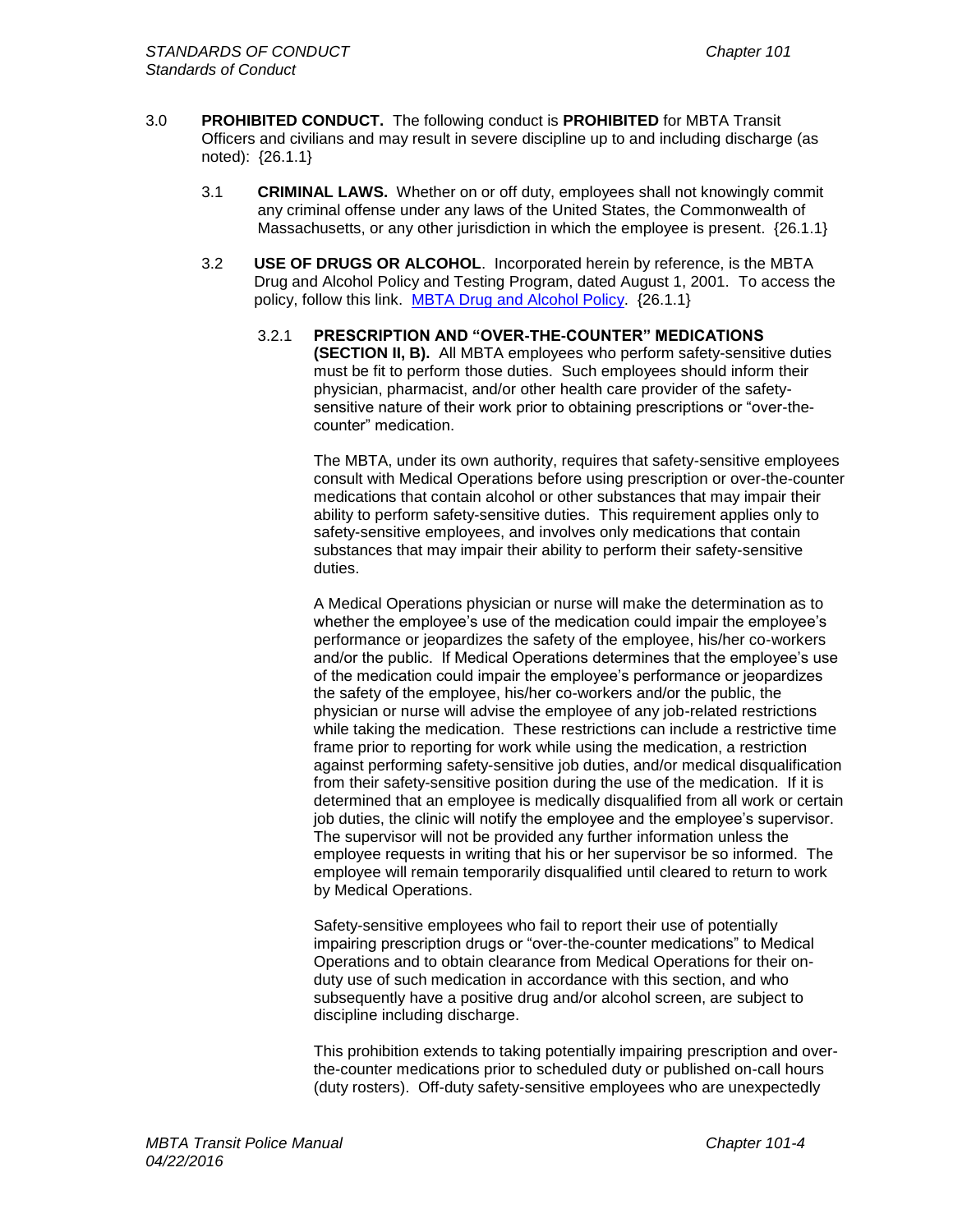called to duty shall have the opportunity to acknowledge the use of such medications or over-the-counter medications.

- 3.2.2 **ALCOHOL/DRUGS**. Officers shall not purchase, drink or carry alcoholic beverages when on duty, unless it is necessary to gain evidence and upon the order of a Superior Officer. No civilian shall purchase, drink or carry alcoholic beverages when on duty. Both sworn and civilian members are prohibited from consuming alcohol four (4) hours prior to reporting for duty and during the entire workday. An employee is "on duty" or "subject to duty" within the meaning of this provision: {26.1.1}
	- on his/her regularly scheduled days of duty;
	- from the time he/she arrives on the property of a duty reporting assignment, until the time he/she completes his/her work assignments and leaves the property;
	- when reporting to the MBTA clinic for medical evaluation;
	- when the employee has volunteered or has been assigned extra work on his/her day off, vacation, etc;
	- while on an "on-call" status; and
	- while involved in MBTA business while not on MBTA property.

Sworn and civilian members, while off duty, should refrain from consuming alcoholic beverages to the extent that it results in behavior that would tend to discredit them or the Department. Officers, off-duty, shall not purchase or consume alcoholic beverages in public places while wearing the uniform of the Department or while wearing any part of the uniform which could indicate that they are employees of the Department.

Unauthorized use of controlled substances shall be grounds for disciplinary action up to and including discharge. Employees shall not use any prescription drugs, controlled substances, narcotics or hallucinogens except when prescribed in the treatment of the employee by a registered physician or dentist. Prescription drugs, controlled substances, narcotics or hallucinogens shall mean any substances so defined in [MGL, Chapter 94C.](file:///C:/Documents%20and%20Settings/Department%20Manual/M_G_L_%20-%20Chapter%2094c,%20Section%201.htm) {26.1.4 c}

3.3 **USE OF OFFICIAL POSITION.** Sworn and civilian members shall not use their official position, MBTA Transit Police badge (Officers), MBTA Transit Police Department identification or MBTA pass: (a) for personal or financial gain; (b) for obtaining privileges not otherwise available to them except in the performance of duty; or (c) for avoiding consequences of illegal acts. Employees shall not lend to another person their badges (Officers), MBTA Transit Police Department identification cards, or MBTA pass, or permit them to be photographed or reproduced without the written approval of the Chief of Police. Sworn and civilian members shall not authorize the use of their names, photographs or official titles which identify them as Officers or Department employees, in connection with testimonials or advertisements for any person, commodity or commercial enterprise, without the approval of the Chief of Police. {26.1.1}

Sworn and civilian members of the Department shall not directly or indirectly be concerned with making any compromise or arrangements between criminals,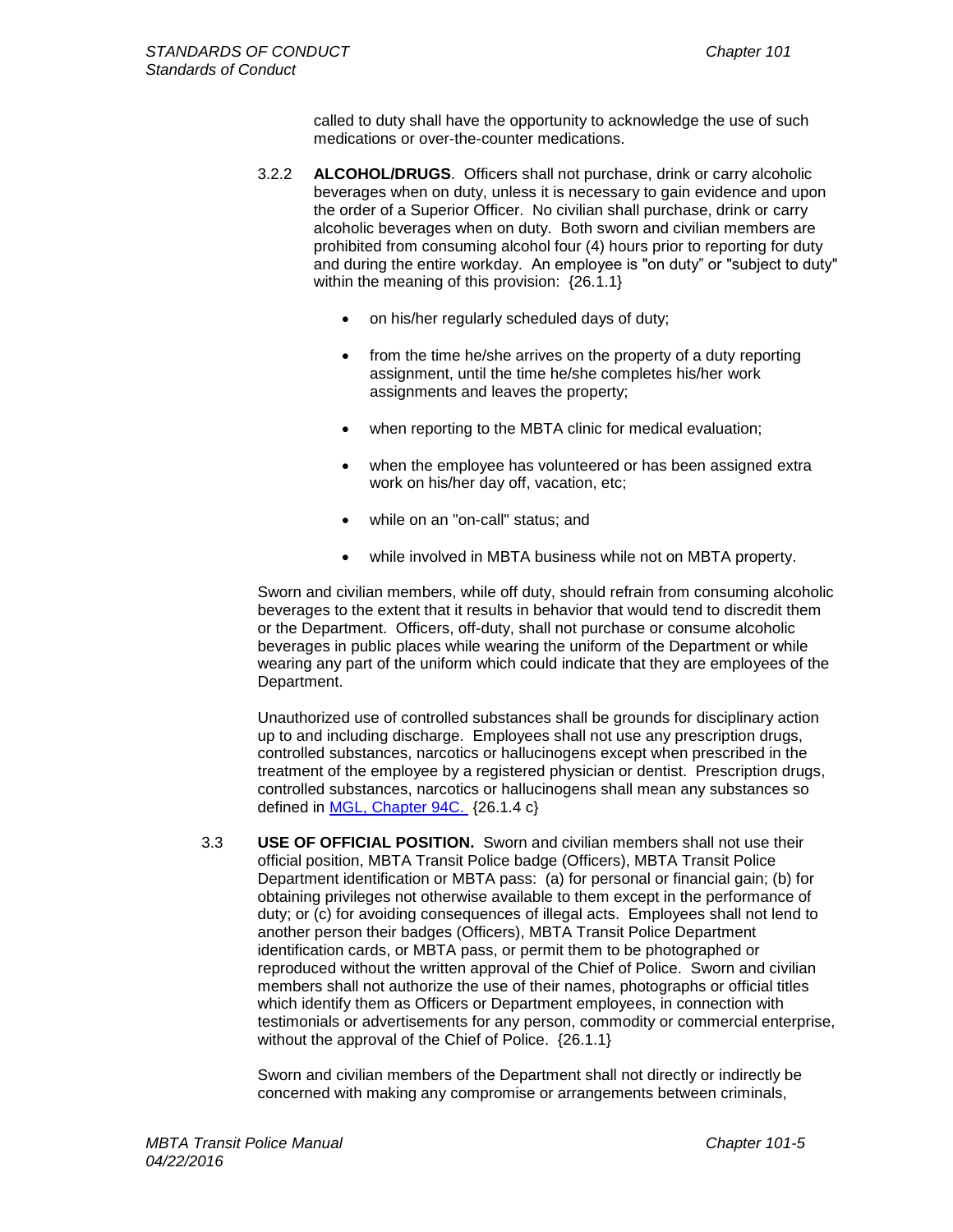arrested persons, or others alleged to be involved in criminal activity and persons who have suffered by their acts.

- 3.3.1 **INVESTIGATIONS**. Sworn members will not initiate, conduct or participate in any criminal investigation that involves a family member, friend or acquaintance, unless authorized by the Chief of Police or his/her designee.
- 3.4 **UNAUTHORIZED TRANSACTIONS**. Employees shall not enter into any transactions of material value at substantially lower than fair market value, or the value at which such goods or services are being offered to the general public, when such a transaction takes place between themselves and any person involved in any matter or case which arose out of their employment with the Department, except as may be specifically authorized by the Chief of Police.
- 3.5 **TESTIMONIALS AND PRESENTS.** Employees shall not collect or receive any money or other thing of value from any source for the purpose of making a present to any active employee unless specific permission is granted by the Chief of Police. In accordance with [MGL 268A](http://www.malegislature.gov/Laws/GeneralLaws/PartIV/TitleI/Chapter268A) and the [State Ethics Commission,](http://www.mass.gov/ethics/) sworn and civilian members of the Department shall not seek or accept such a present, regardless of value, if it is offered in exchange for their agreeing to perform or not perform an official act. Sworn or civilian employees may not ask for or accept anything worth \$50.00 or more from anyone with whom they have had official dealings.

Under the provisions of [MGL, Chapter 268, §](http://www.malegislature.gov/Laws/GeneralLaws/PartIV/TitleI/Chapter268/Section9A) 9A, no person shall sell tickets or solicit contributions for a testimonial dinner or similar function for any person in active employment in any law enforcement agency or regulatory body of the Commonwealth or any city or town.

- 3.6 **UNDUE INFLUENCE.** Sworn and civilian members shall not seek or obtain the influence or intervention of any person outside the Department for purposes of personal advantage, transfer or advancement.
- 3.7 **MEMBERSHIP IN ORGANIZATIONS.** Employees shall not affiliate with or become a member of any organization if such affiliation or membership would in any way impede or prevent their effective performance of duty.
- 3.8 **DISCOURTESY.** No employee shall conduct him/herself in a manner that is rude, impolite, contemptuous or insolent to or about a Superior Officer, or a fellow employee, or representatives of other agencies, or to the public. {26.1.1}
	- employees shall refrain from vulgar, violent, coarse, obscene or profane language; and {26.1.1}
	- employees shall avoid any unnecessary conversation and/or argument with a prisoner(s).  ${26.1.1}$
- 3.9 **USE OF FORCE.** In making arrests or while engaged in the performance of their duties, Officers shall use reasonable force when force is used to accomplish lawful objectives. {1.3.1, 26.1.1}
- 3.10 **RIDING IN VEHICLES.** While on duty, Officers shall not ride in any personal vehicle unless police business requires such action. (e.g. attending court, detail, etc.) No Officer will use a personal vehicle under any type of emergency conditions. (e.g. vehicle pursuit, emergency response operation, etc.) (41.2.2 d)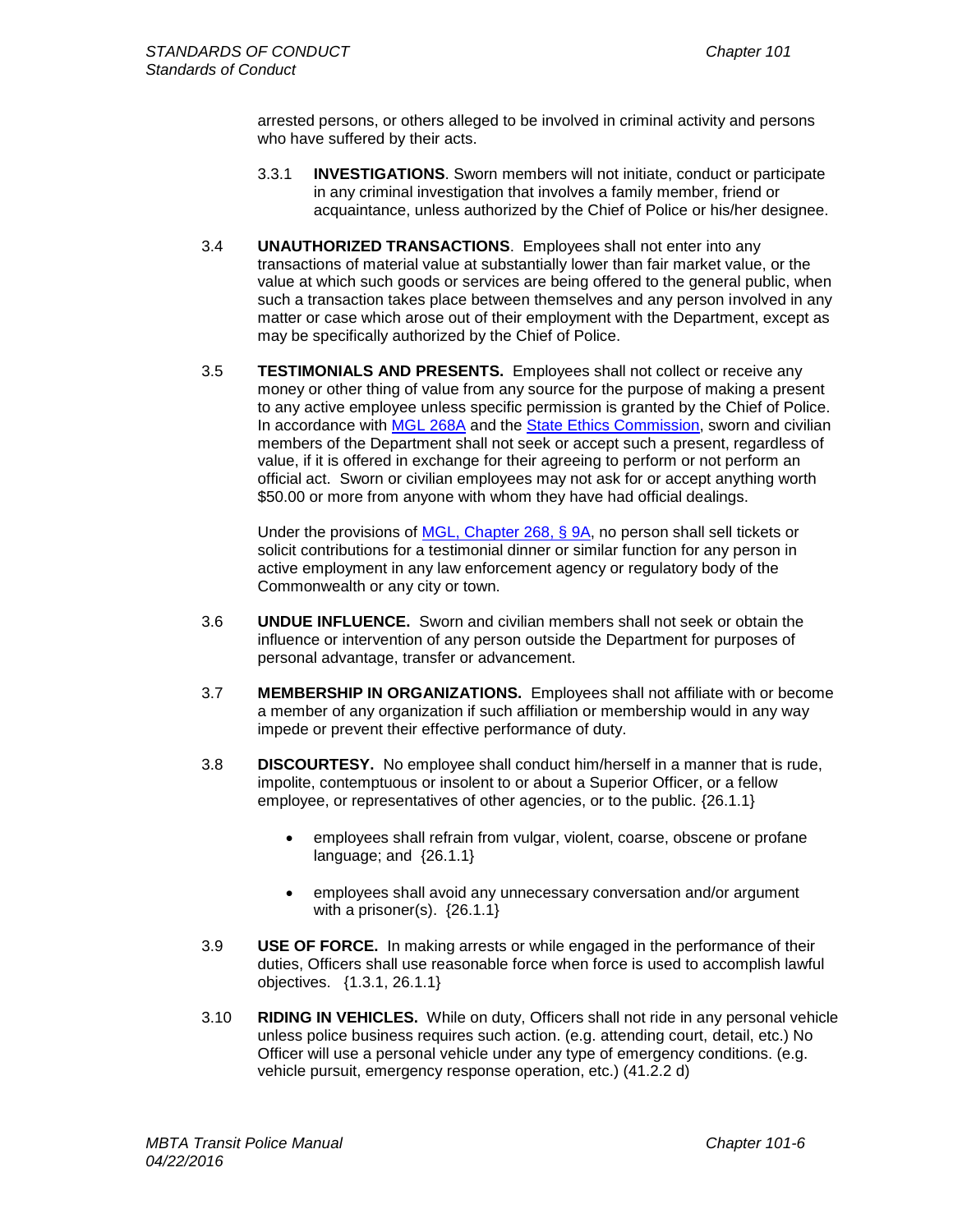- 3.11 **TESTIMONY.** On non-MBTA business, employees shall not testify in any civil case in any court, or for the defendant in a criminal case in any court, unless legally summonsed to do so and/or unless the employee shall have received permission or order from the Chief of Police, Superintendent, or a Division Commander.
- 3.12 **WRITTEN COMMUNICATIONS.** No employee shall send any written communication with reference to police business to any person or department except by authority of the Chief of Police.
- 3.13 **GIFTS AND GRATUITIES.** Employees shall not, under any circumstances seek, solicit or accept any gift, gratuity, loan, reward or fee where there is any direct or indirect connection between the solicitation or acceptance and their Department membership or employment, except as may be specifically authorized by the Chief of Police. {26.1.1}

Employees must be especially guarded in their official relationship with persons holding or seeking to hold licenses issued by local licensing authorities, who might expect or seek preferential police treatment. All Department personnel must offer and are expected to make payment for their meals and beverages.

Any unauthorized gift, gratuity, fee or reward coming into the possession of any employee shall be forwarded forthwith to the Chief of Police, together with a written report of the circumstances connected therewith.

- 3.14 **RECOMMENDING PRIVATE SERVICES.** Employees shall not officially or unofficially recommend or suggest to the public, the employment or purchase of any particular professional or commercial service or product (e.g. lawyers, bondsmen, undertakers, towing services or burglar alarm companies).
- 3.15 **TOBACCO USE.** The use of any tobacco or a similar type product (e.g., cigarettes, cigars, chewing tobacco, snuff, etc.) is prohibited while on duty. Officers hired after January 1, 1988, are prohibited from smoking any tobacco product per [MGL,](http://www.malegislature.gov/Laws/GeneralLaws/PartI/TitleIV/Chapter31/Section64)  [Chapter 31, §](http://www.malegislature.gov/Laws/GeneralLaws/PartI/TitleIV/Chapter31/Section64) 64.
- 3.16 **POLITICAL ACTIVITIES.** Officers are prohibited from participation in political activities while in uniform. All actions that could even give the impression that an Officer is using his/her official position with the Department to influence the electoral process are to be avoided. Officers shall not be required to solicit or be obliged to make contributions in money, services, or otherwise, for any political purpose.
- 3.17 **ASSOCIATIONS WITH CRIMINALS.** Employees will avoid any or regular continuous associations or dealings with persons whom they know, or should know, are persons under criminal investigation or indictment, or who are convicted felons. The only exceptions are where such association is necessary in the performance of official duties, with the knowledge and approval of the Chief of Police, or where unavoidable because of immediate family relationships.
- 3.18 **HARASSMENT.** Employees shall not participate in any form of discriminatory practice, to include harassment based on an individual's gender, race, color, national origin, religion, age, disability, sexual orientation, or other legally protected class or characteristic. At the time of employment, and thereafter, annually, each employee shall be issued a written copy of the MBTA Policy and Procedures for the [Prevention of Harassment in the Workplace](file://tpdfilesrv01/vol1/COMMON/Department%20Manual/MBTA%20Policies/Prevention%20of%20Discrimination,%20Harassment,%20&%20Retaliation%20Policy%5b1%5d.pdf) (in compliance with [MGL, Chapter](http://www.malegislature.gov/Laws/GeneralLaws/PartI/TitleXXI/Chapter151b/Section3a)  [151B, §](http://www.malegislature.gov/Laws/GeneralLaws/PartI/TitleXXI/Chapter151b/Section3a) 3A). Said Policy is herein incorporated by reference. {26.1.3}